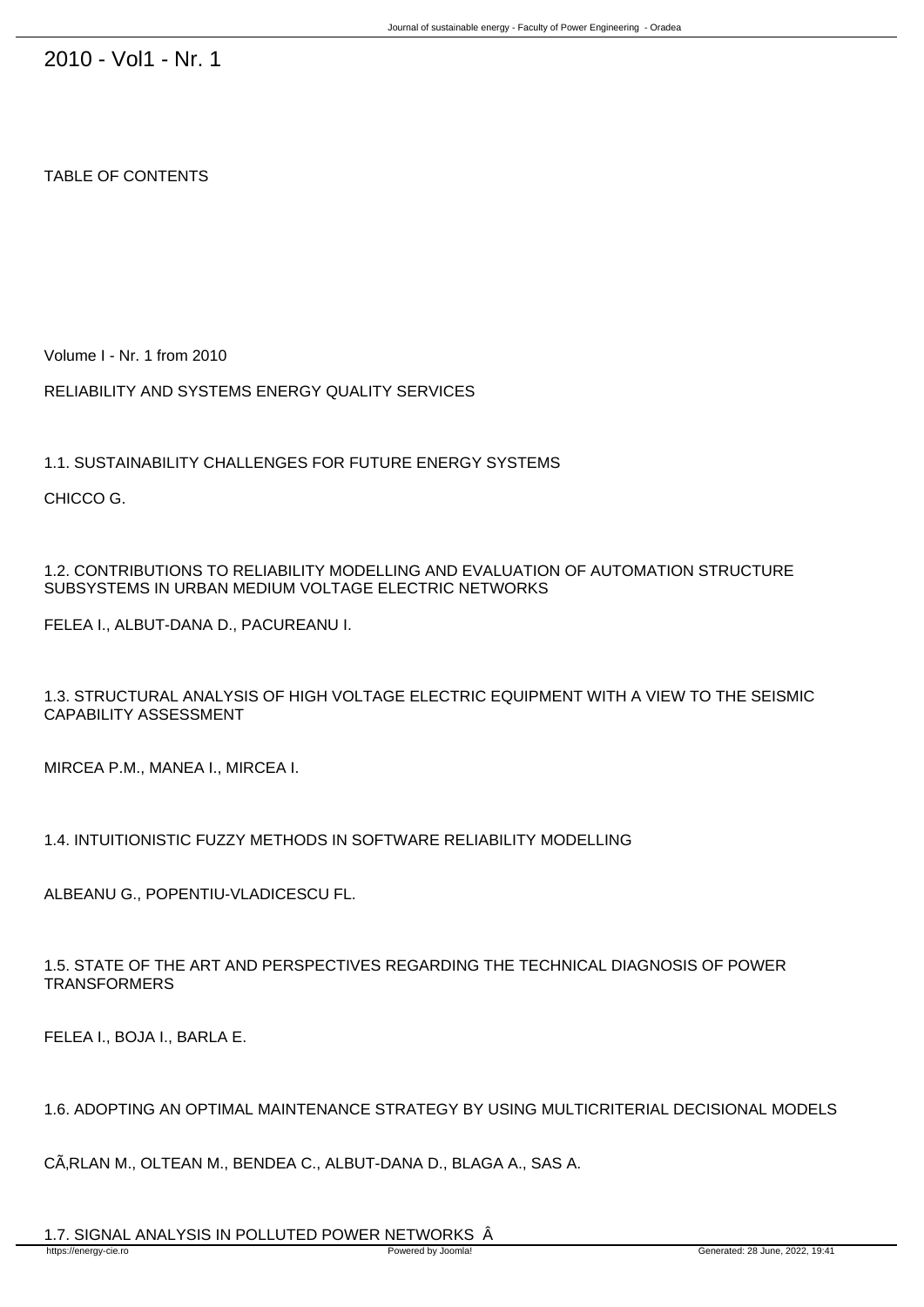GHEORGHE D., CHINDRIS M., VASILIU R., BINDIU R., POP G., GECAN C.

1.8. OPPORTUNITY TO ADOPT RCM STRATEGY TO MAINTENANCE ENERGY INSTALLATIONS 

BARLA E., POPOVICI D., DUMITRESCU D., GOIA E., GOIA H., CÂRLAN M.

RENEWABLE SOURCES OF ENERGY. SUSTAINABLE ENERGY TECHNOLOGIES

1.9. COMPREHENSIVE EVALUATION AND MONITORING OF SOLAR THERMAL COMBISYSTEMS FOR DETACHED HOUSES Â Â

THÜR A., BREIDLER J.

1.10. MODELING AND SIMULATION OF AN ENERGY PRODUCTION SYSTEM WITH SOLIDE OXID FUELL CELL Â LAZAROIU G., BOGDAN M.I.

1.11. SCADA AND HPMS FUNCTIONS TO BE ACHIEVED BY HYDRO POWER DISPATCHER SYSTEM (DHA SYSTEM), IN CASE OF CASCADED HYDROELECTRIC POWER PLANTS  $\hat{A}$ 

VATRA F., POIDA A.

1.12. NEW NANOHYBRIDE CATHALYTIC SYSTEMS FOR OXYGEN REDUCTION IN RENEWABLE FUEL CELLS Â

BANU A., MARCU M., TEODORESCU V.

1.13. PEM FUEL CELLS MODELING AND THEIR USE IN A DC DISTRIBUTION SYSTEM 

GECAN C.-O., CHINDRIS M., POP G. V., BINDIU R., VASILIU R., DANIEL G.

1.14. POLARISATION MEASUREMENTS USED FOR CORROSION RATES DETERMINATION Â

BADEA G.E., CARABAN A., SEBESAN M., CRET P., DZITAC S., SETEL A.